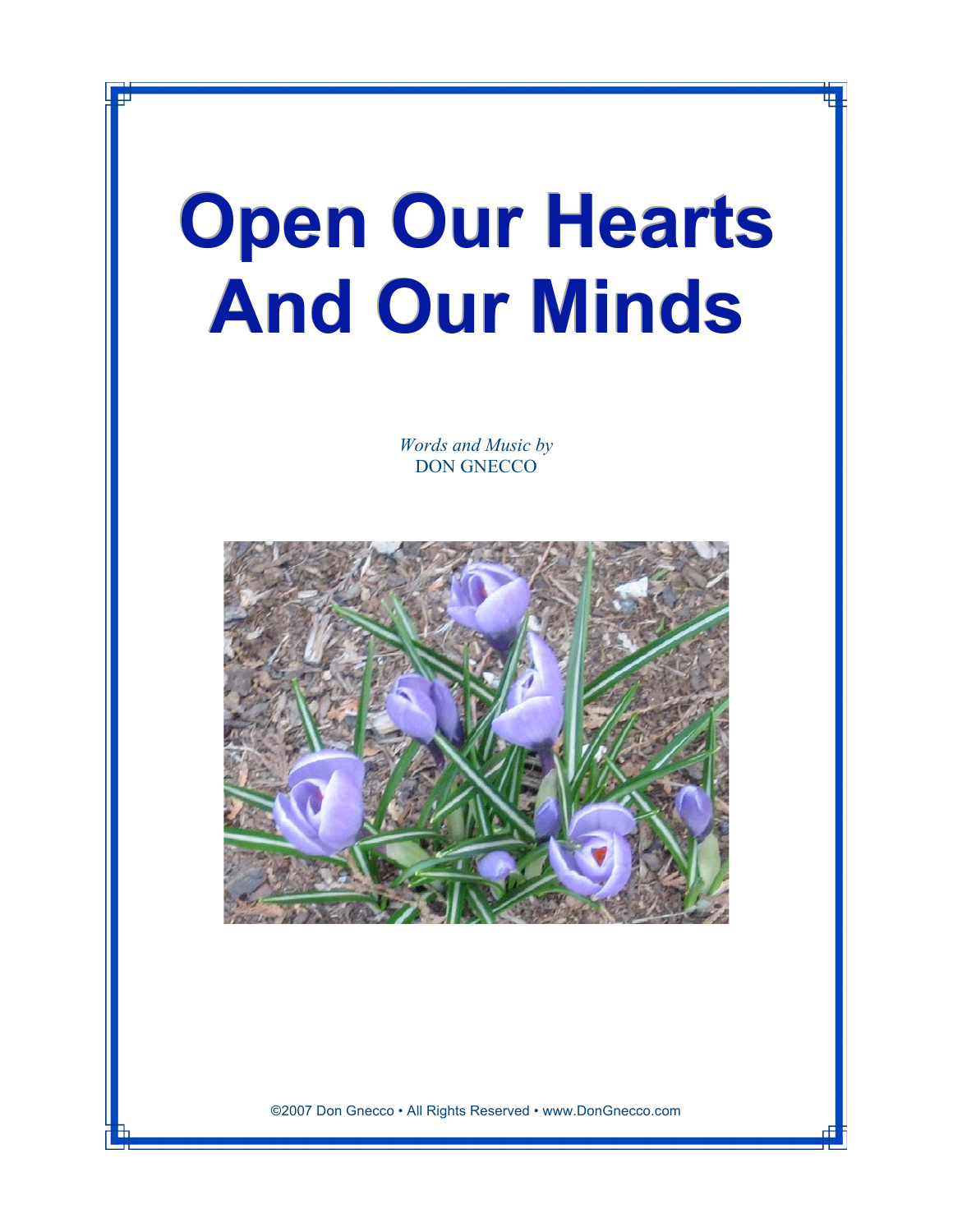## Open Our Hearts and Our Minds

*Words and Music by* DON GNECCO



©2008 • Don Gnecco (BMI) • All Rights Reserved • www.DonGnecco.com